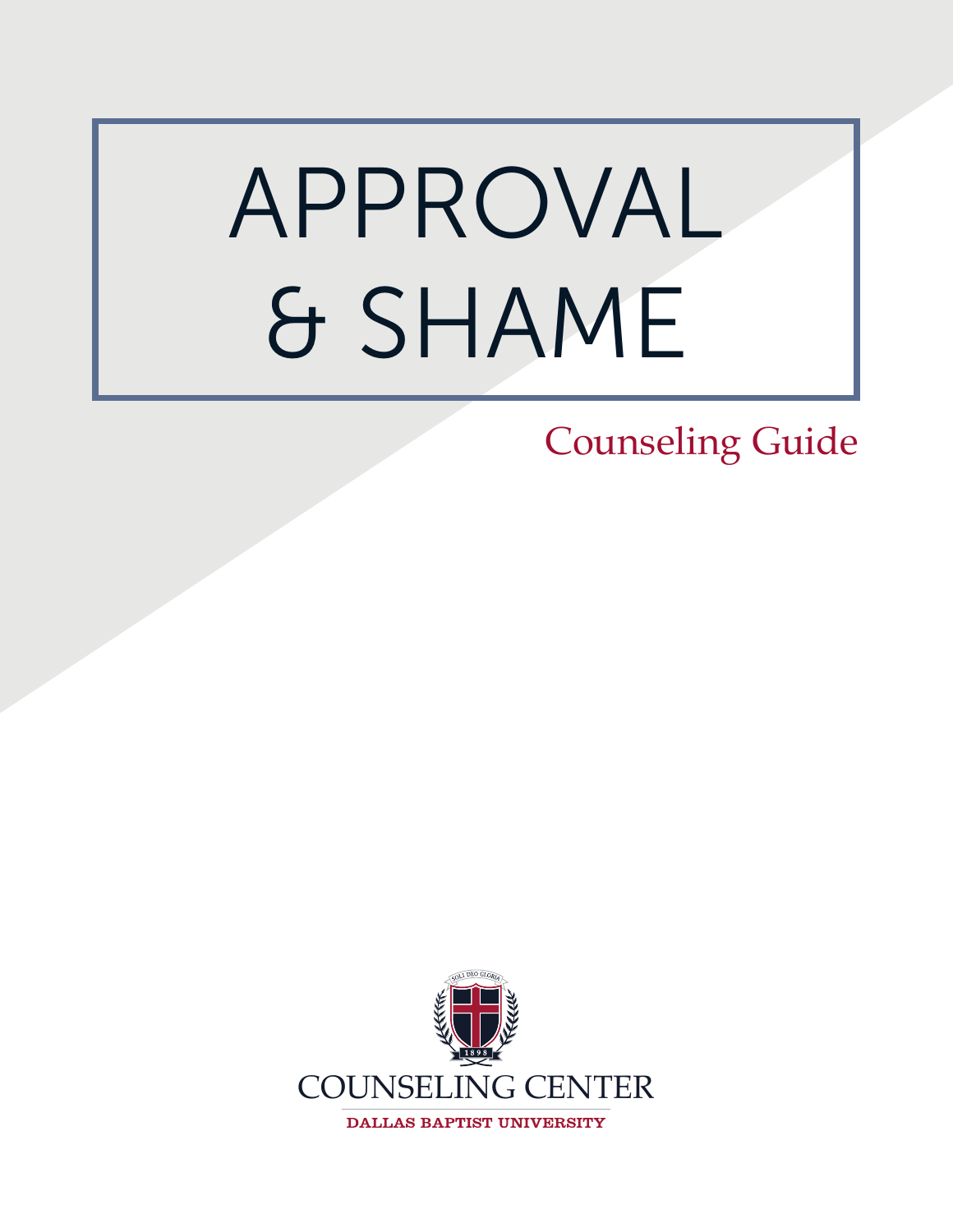### WHAT IS APPROVAL?

Perhaps the question we need to ask is what is the *need* for approval? Where does it come from? Is the desire to be approved of and accepted ever a good thing? When does the need for approval become destructive?

The need for approval is an intense, inner desire to be accepted by people. Often we will attempt to please other people in order to gain this acceptance. Initially the thought of being liked and seeking to do good toward others doesn't seem so terrible. However, it's the *need* for approval that can grow in our hearts like a weed. We are crushed by the need to know that we are okay and look to others to answer the question that plagues us: *"Am I enough?"* In order to feel that we have self-worth, we look to others, believing they have the final word to our question.

Perhaps another way to describe approval is fear.

Why do we fear other people? Edward T. Welch in his book, *When People are Big and God is Small*, gives three reasons (Welch, 1997, p.23):

- 1. We fear people because they can expose and humiliate us.
- 2. We fear people because they can reject, ridicule, or despise us.
- 3. We fear people because they can attack, oppress, or threaten us.

Perhaps you struggled with feeling accepted by your family when you were growing up. This doesn't always have to be said with words in order for people to believe it to be true. Silence, abuse, or emotional distance cause many to grow up believing they were never truly wanted. Or maybe you find yourself coming from a loving family, but still constantly look for affirmation from friends and significant others to know that you are lovable, acceptable, enough. You live life like you're in a court room, waking up and looking for a new verdict on if you're worthy or not through every person you meet.

If any of this sounds familiar to you, you're not alone. Many people struggle with the need for approval and, like you, are searching for a greater hope they cannot find within themselves.

*"Saul said to Samuel, "I have sinned, for I have transgressed the commandment of the Lord and your words, because I feared the people and obeyed their voice." -1 Samuel 15:24*

*"Fear of man will prove to be a snare, but whoever trusts in the Lord is kept safe." -Proverbs 29:25*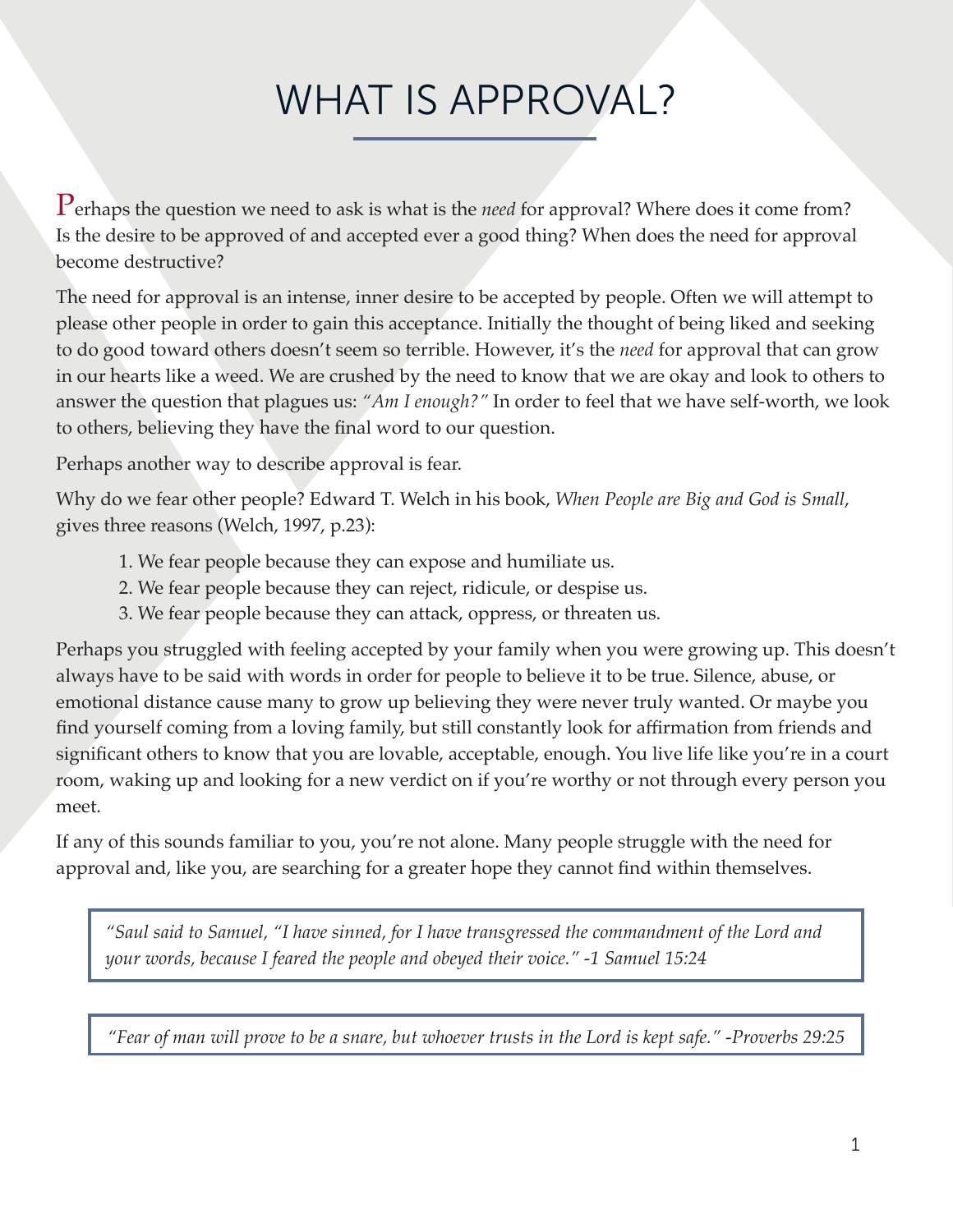### WHAT IS SHAME?

First of all, let's define the difference between toxic shame and healthy shame. To put it simply, toxic shame communicates that there is something inherently wrong, bad, or defective about *who we are*, not just what we've done. Healthy shame is the ability to know that you are a limited human being with legitimate needs and boundaries.

Guilt and toxic shame are profoundly different. Where guilt may tell you, "What I did was bad," toxic shame subtly whispers, "*You* are bad." It tells us that there is something inherently defective about us. Toxic shame can lead us to believe that we must be perfect. It is often what eventually leads to addiction, infidelity, perfectionism, eating disorders, anxiety, etc. To numb the pain of shame, many people may turn to alcohol or drugs. Maybe our hope is found in our appearance, through which we believe we will be satisfied, and shame will finally be silenced.

Dr. Curt Thompson in his book, *The Soul of Shame*, recognizes a few voices that if you're hearing, may be a sign that you're struggling with toxic shame (Thompson, 2015, p.27). Do any of the below sound familiar to you?

*"I should have been better at that." "Sooner or later I'm going to be found out to be the fraud I am." "When it will count most, I will not be enough."* 

If you've found yourself saying or thinking these things, you may struggle with shame. When one is convinced that their inner self is unacceptable, they feel a need to hide or cover up what has been exposed and made vulnerable.

*"Both the one who makes people holy and those who are made holy are of the same family. So, Jesus is not ashamed to call them brothers and sisters." -Hebrews 2:11*

When did this begin? Consider Genesis, when God provides Eve for Adam. Genesis 2:25 states, "Adam and his wife were both naked, and they felt no shame." When Adam and Eve eventually disobeyed and sinned against God, we're told that "the man and his wife heard the sound of the Lord God as he was walking in the garden in the cool of the day, and they hid from the Lord God among the trees of the garden" (Genesis 3:8). What did they do? They hid. In their shame, they ran. In response, the Lord made a sacrifice of an animal to cover them. "The Lord God made garments of skin for Adam and his wife and clothed them" (Genesis 3:21). This sacrifice would mirror the ultimate sacrifice of Christ that would resolve the problem of sin and shame.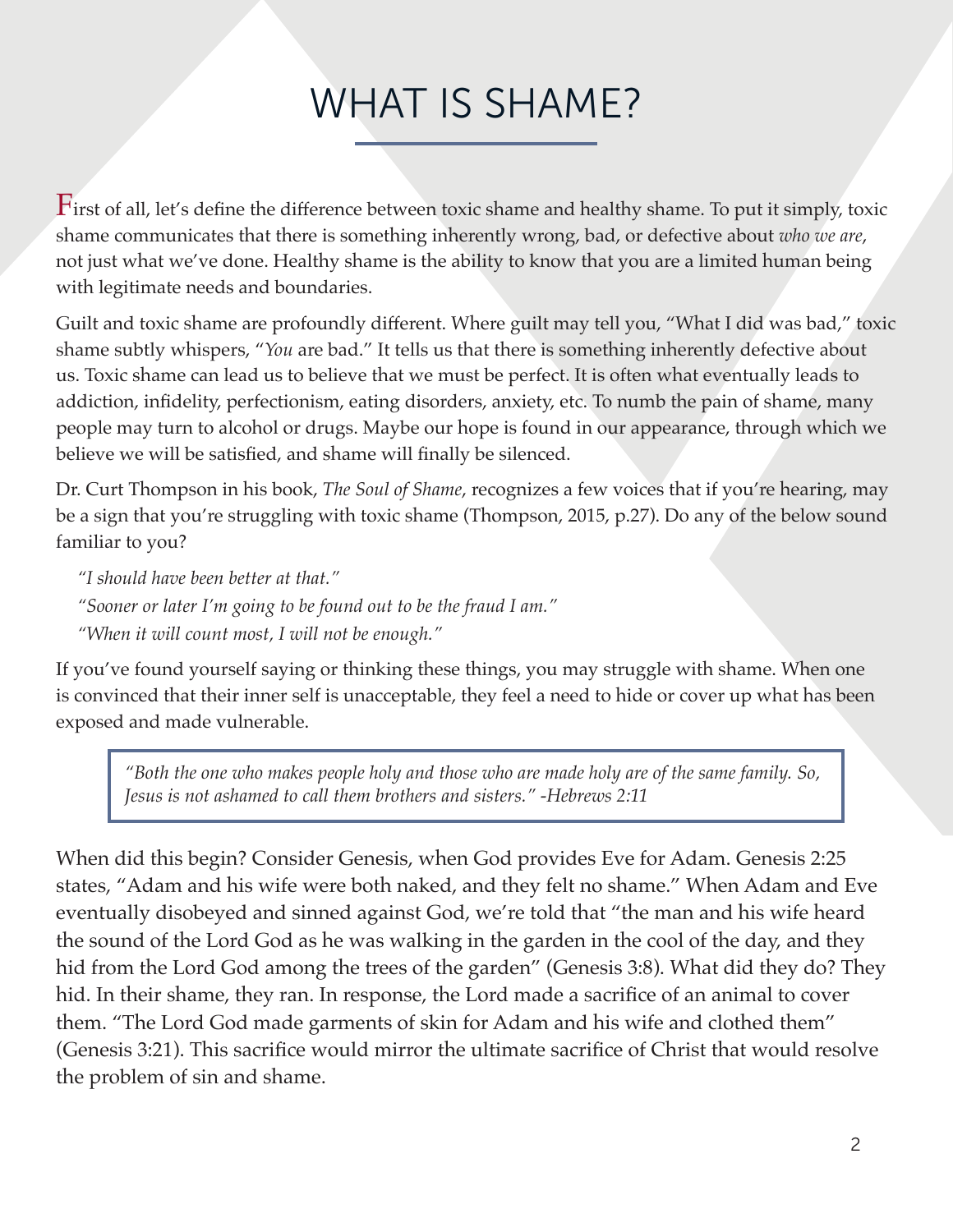### WHAT IS THE RELATIONSHIP BETWEEN APPROVAL AND SHAME?

Shame causes us to want to hide or be covered up. It is often a *sensation* or *experience*. Shame exposes us when we're not expecting to be exposed, and this produces internal pain. That pain is so powerful we'll do anything to make it stop – including running away or putting on a mask to feel protected.

Often in covering up, we seek to present a version of ourselves to the world that we hope will be acceptable. If we feel insufficient, anxious, incapable, a fraud – then we do everything within our power to keep this hidden. We put on our best face and stuff our insecurities. In the meantime, we desperately hope and work for all people to like us. We seek the approval of others to ease the story shame has told us all our lives: *we are not enough*. We believe that if people think we're successful enough, intelligent enough, attractive enough, nice enough, liked enough, then we finally will be… *enough*.

When people compliment or affirm us, for a moment the pain of shame is silenced. Unfortunately, this does not last. The opinion of man changes as quickly as the days pass.

How do people get here? Sometimes an approval addiction or struggle with shame stems from childhood abuse or simply not feeling like your parents or primary caregivers really accepted you for you. Sometimes other significant figures in our life, such as boyfriends or girlfriends, teachers, pastors, or family members, only showed us love when they felt we were lovable. This taught us that if we just worked hard enough at being good, we could earn love. This is a devastating cycle that leads to a heavier addiction of approval while shame weaves its dark web.



3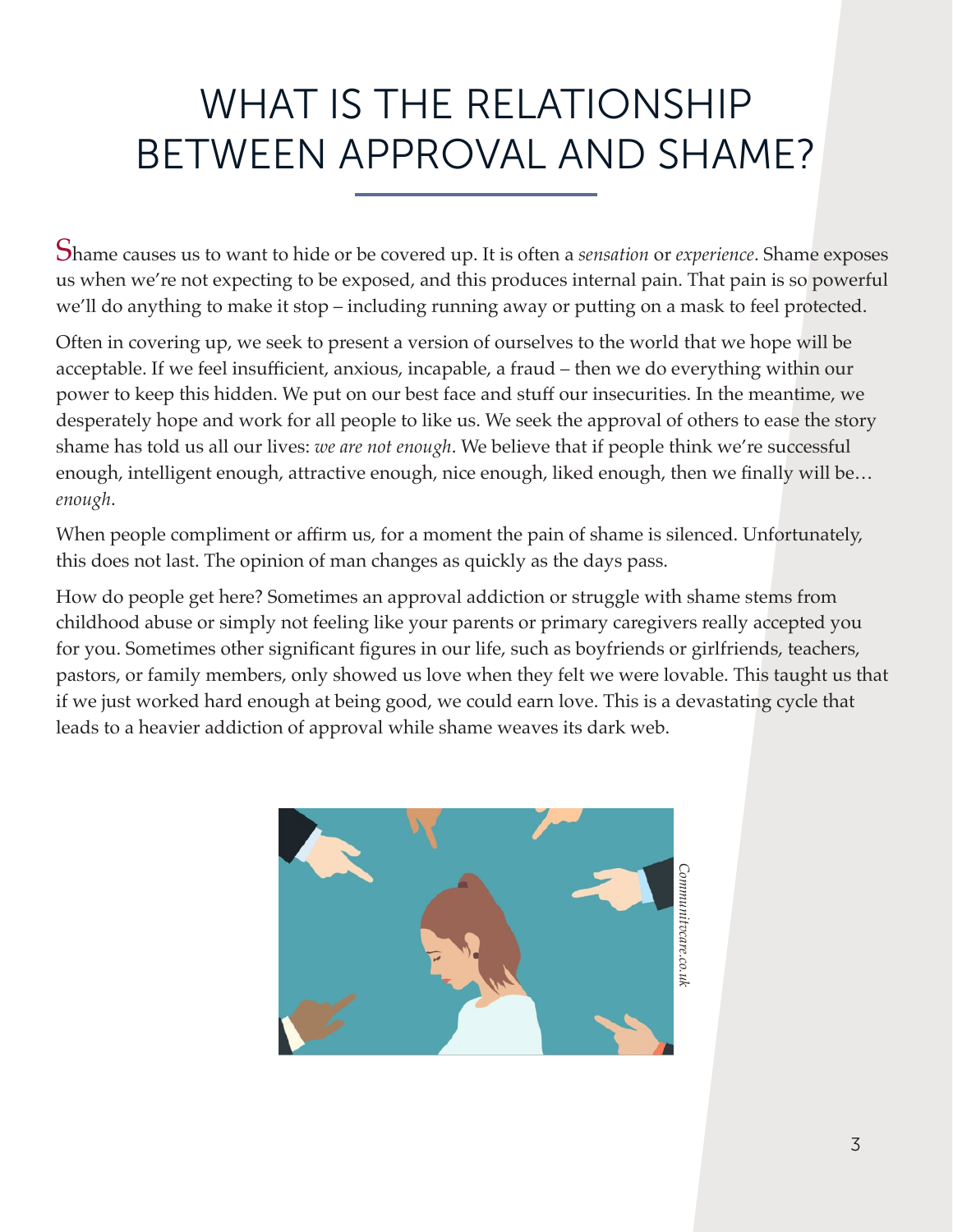### DO YOU STRUGGLE WITH...

Check below what describes you:

#### **Symptoms of Shame:**

- Self-loathing and low self-esteem
- Suicidal thoughts
- \_\_\_ Self-harm
- \_\_\_ Anger
- \_\_\_ A deep sense of inferiority
- Expecting punishment
- \_\_\_ Feeling alienated from others
- Self-martyrdom and self-victimization
- \_\_\_ Difficulty apologizing
- \_\_\_ Feelings of being a "fraud" or phony
- \_\_\_ Fears of being "found out"
- \_\_\_ Dysfunctional relationships with others
- \_\_\_ Feelings of chronic unworthiness
- \_\_\_ Addiction
- \_\_\_ Frequently feeling a sense of irrational guilt
- \_\_\_ Depression
- Perfectionism
- \_\_\_ Defensiveness

#### **Symptoms of Needing Approval:**

- People-pleasing
- \_\_\_ A deep need to be accepted
- Worrying what other people think
- \_\_\_ Apologizing too much
- \_\_\_ Social anxiety
- Saying yes when you want to say no
- \_\_\_ Always putting others needs first
- Difficulty setting personal boundaries
- \_\_\_ Trying to blend in
- \_\_\_ Passivity/going along
- \_\_\_ Inability to handle criticism
- \_\_\_ Over-explaining yourself
- \_\_\_ Passive-aggressiveness
- \_\_\_ Fear of being judged
- \_\_\_ Relying on compliments
- \_\_\_ Feeling responsible for others' emotions
- Experiencing shame regarding your skills
- \_\_\_ Being easily offended

If you checked yes to even a few symptoms on each list, you are likely struggling with shame and approval.

*Adapted from GoodTherapy.org*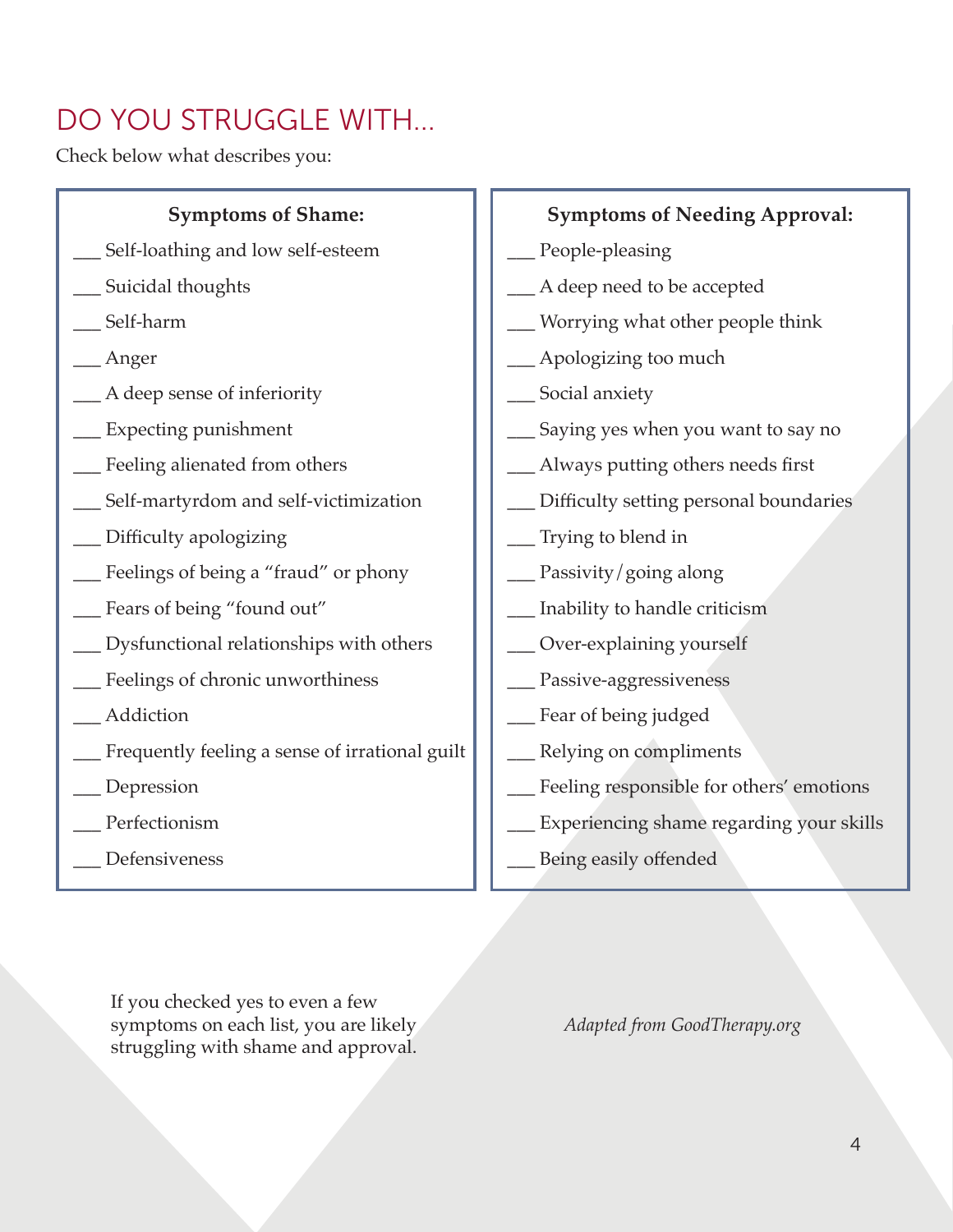### WHAT'S THE CURE?

Read the passage below that comes from Zechariah 3, ESV *(emphasis added)*:

"Then he showed me Joshua the high priest standing before the angel of the Lord, and Satan standing at his right hand to **accuse him**. 2 And the Lord said to Satan, "**The Lord rebuke you**, O Satan! The Lord who has chosen Jerusalem rebuke you! Is not this a **brand plucked from the fire**?" <sup>3</sup> Now Joshua was standing before the angel, **clothed with filthy garments**. 4 And the angel said to those who were standing before him, "**Remove the filthy garments** from him." And to him he said, "Behold, I have **taken your iniquity away** from you, and **I will clothe you with pure vestments**." <sup>5</sup> And I said, "Let them put a **clean** turban on his head." So they put a **clean** turban on his head and **clothed him** with garments. And the angel of the Lord was standing by.

6 And the angel of **the Lord solemnly assured** Joshua, <sup>7</sup>"Thus says the Lord of hosts: If you will walk in my ways and keep my charge, then you shall rule my house and have charge of my courts, and I will give you **the right of access** among those who are standing here. <sup>8</sup>Hear now, O Joshua the high priest, you and your friends who sit before you, for they are men who are a sign: behold, **I will bring my servant the Branch**. 9 For behold, on the stone that I have set before Joshua, on a single stone with seven eyes,I will engrave its inscription, declares the Lord of hosts, and I **will remove the iniquity of this land** in a single day. <sup>10</sup>In that day, declares the Lord of hosts, every one of you will invite his neighbor to come under his vine and under his fig tree."

So, what do we notice in this text?

- Joshua was the high priest, shown by the turban
- **o** Satan is described as someone who is ready to accuse
- The Lord rebuked Satan
- The Lord calls Joshua a "brand" ie. a stick in a campfire
- The Lord plucked Joshua, the brand, out of the fire
- The Lord removed Joshua's filthy garments and took his iniquity (sin)
- The Lord clothed Joshua with pure, clean clothing
- o The Lord promises that if Joshua walks with Him, he will have rule and access to Him
- The Lord provides a prophecy that He will bring the Branch, Jesus, to remove sin and provide fruit and peace (his vine and fig tree)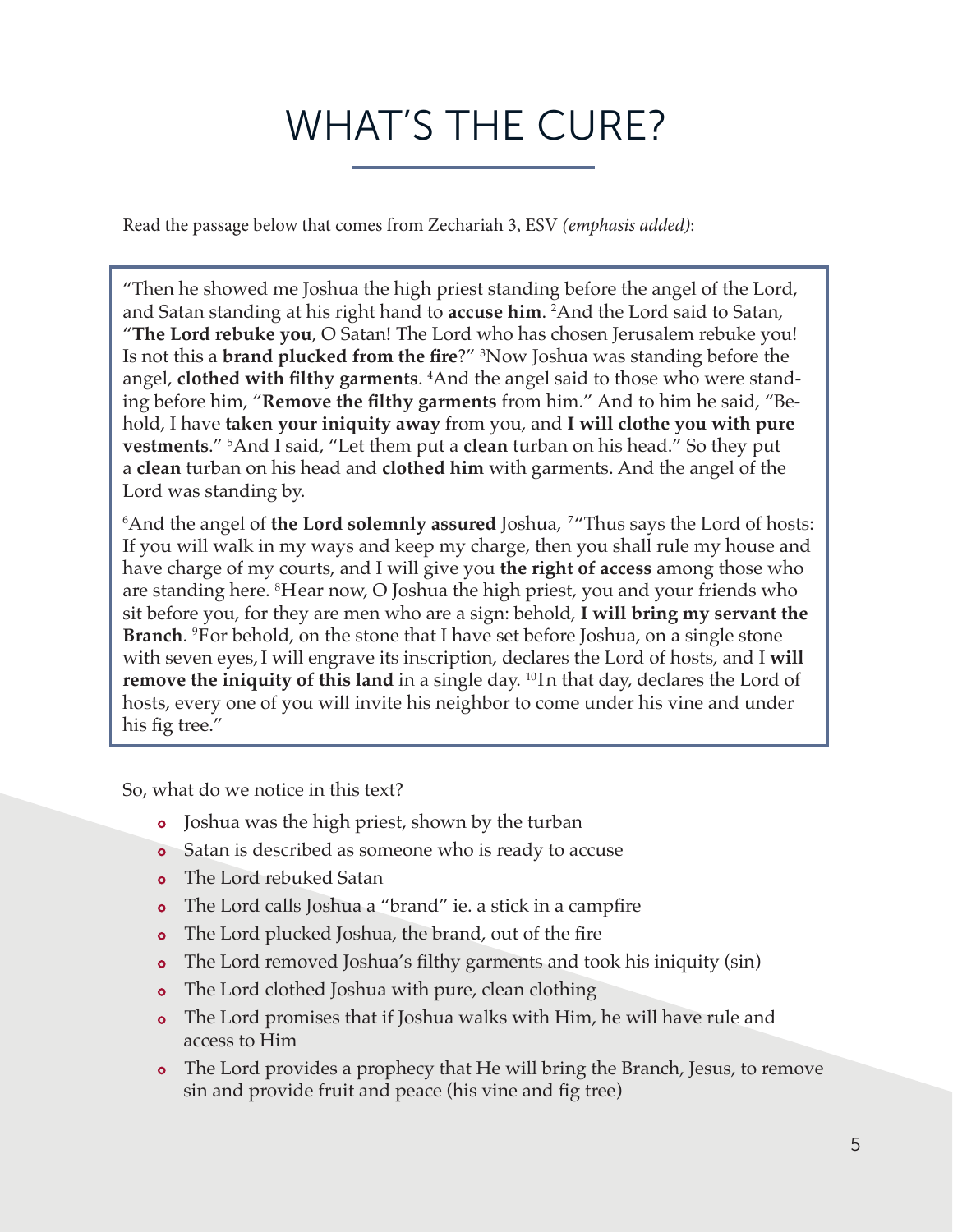## WHAT DOES THIS MEAN?

 $N$ ote that in this text, Joshua is covered in filthy garments. He's covered in sin, in shame, and Satan is ready to accuse and torment Joshua. Based on what we can read, it seems that he would have reason to, given that Joshua is described as filthy and as someone who has iniquity, or sin. Perhaps Joshua felt shame not only because he was accused but *also because those accusations were true*. No man has lived a perfect life except Jesus, and this means Satan has some ammunition to accuse Joshua. So, what does the Lord do? Does he stand with Satan and accuse Joshua for all his impurity and imperfection?

No., the Lord shuts down Satan's accusations. The Lord, the Judge, *acknowledges* Joshua is just a brand, a stick in the campfire, (ie, helpless, ripe for judgment) and plucks him out of the fire. He plucks Joshua out of judgment and offers forgiveness. This is not because Joshua is so great, but because He is Lord and chose to do so.

Note that the Lord *solemnly assures* Joshua that if he walks in the ways of the Lord, he will rule the Lord's house and have charge of His courts. By removing Joshua's sin, the Lord was able to restore Joshua to his vocation, calling, and mission.

He removes the filthy covering Joshua has and clothes him with *pure* and *clean* garments. The Lord promises access to Himself. He promises to send the Messiah, the Branch. He promises to remove sin. He promises peace between humanity and Himself.

What did Joshua do to deserve purity and the promise of a beautiful future in Christ?

Absolutely nothing. The Lord did it all.

*"The Lord is on my side; I will not fear. What can man do to me? The Lord is on my side." -Psalm 118:6*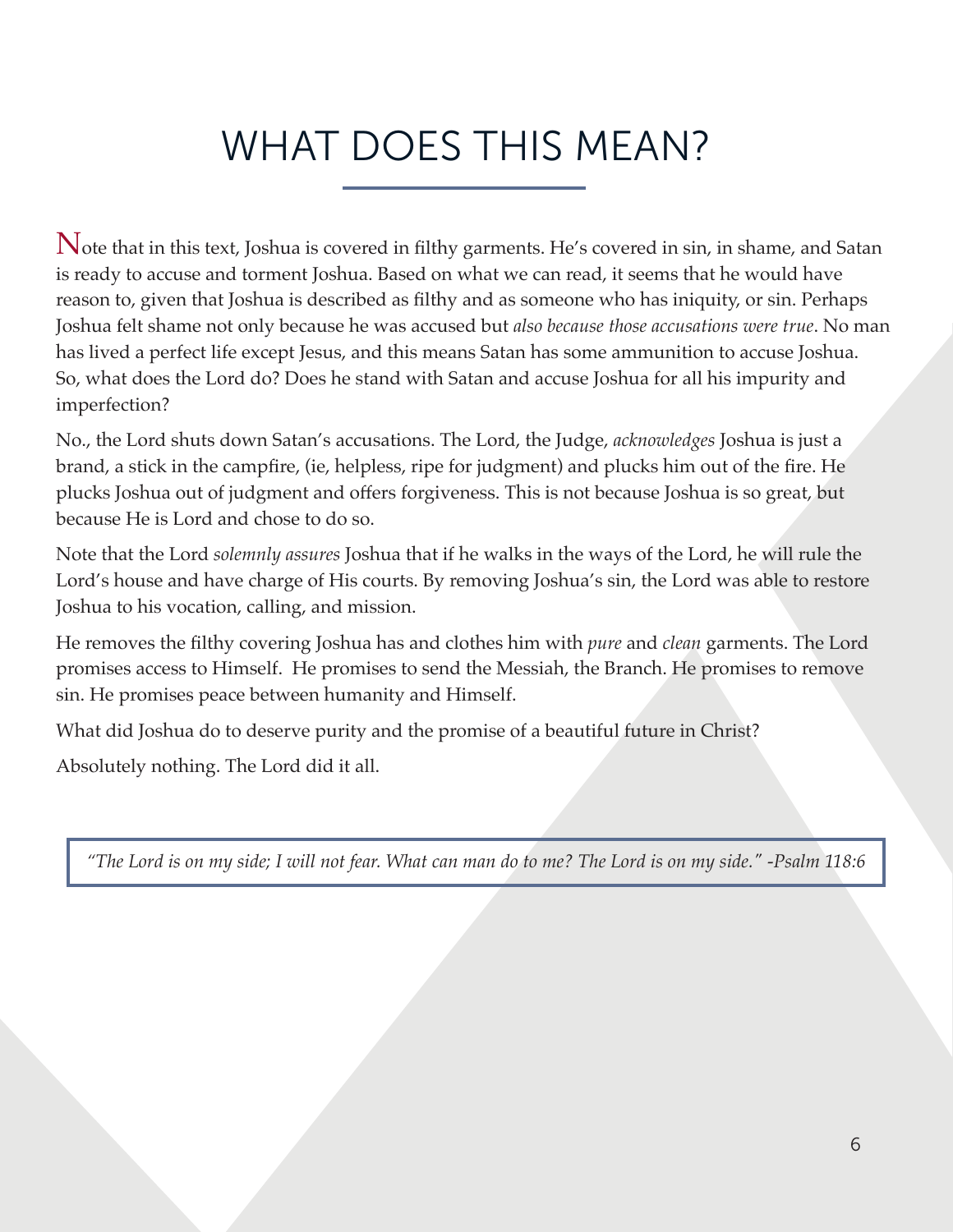## WHAT DOES THIS MEAN FOR YOU?

 ${\rm T}$ his text validates that drenched in our sin, we wear filthy garments. In a beautiful picture of what Jesus ultimately accomplished on the cross, God removed Joshua's sin and covered Him with purity and cleanliness. Satan's accusations have no merit any longer.

On the cross, Jesus took our shame. He took your shame. He took upon Himself every wrong you've committed and every wrong committed against you and paid for it on the cross. He took the weak, insufficient covering we've made for ourselves through man's approval and people pleasing and redeemed it for His perfect covering. "For our sake, He who knew no sin became sin so that we might become the righteousness of God." (2 Corinthians 5:21)

This means that you have freedom to acknowledge your sin. You have freedom to acknowledge where Satan's accusations have caused you to feel a sense of deep shame. This also means that Jesus already knows all your sin and He has plucked you from the fire of judgment. Instead of judging you, Jesus took your place and our sin was crucified on the cross with Him. When Jesus rose again, He conquered death and sin and yes, *shame*. When God looks at you, He no longer sees your sin, He sees the perfection of Jesus. This means that shame and the desire to be approved of no longer have the authority to reign over the life of a Christian.

Jesus came and was accused so that you wouldn't be. Jesus was shamed to remove your shame. He was raised to life so that you could have life. Jesus was mocked and hated to provide you God's final approval over your life.

God's approval isn't swayed by what others think of you. It's the final verdict. It cannot be overturned.

*"For am I now seeking the approval of man, or of God? Or am I trying to please man? If I were still trying to please man, I would not be a servant of Christ." -Galatians 1:10*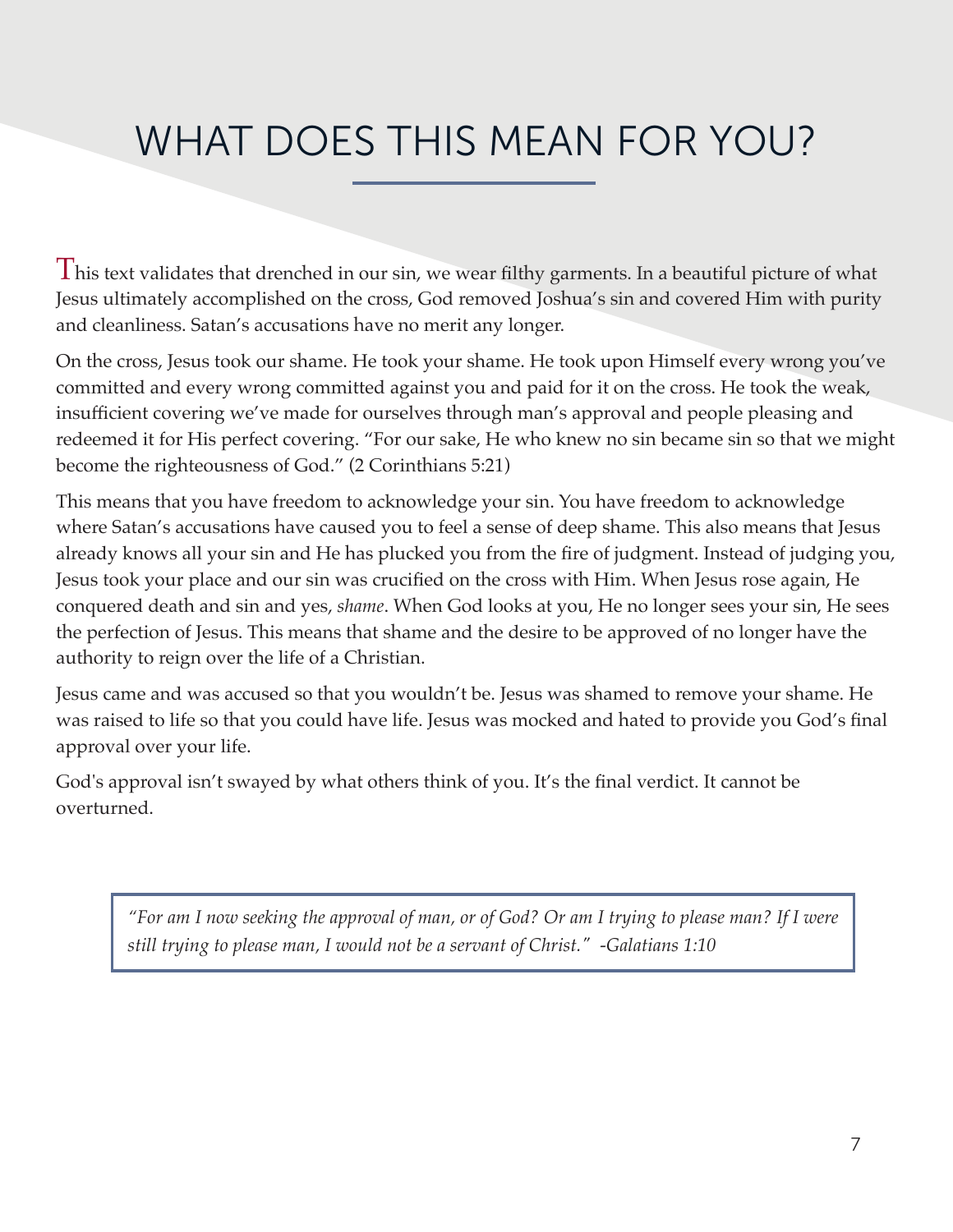### PRACTICAL ACTION STEPS

 $S$ o, you've identified that you struggle with shame or have a need for approval, or both. You've heard the gospel applied to this. Maybe you've heard the gospel all your life and are having difficulty applying it to your life. What do we do with this truth? How does God's Word prompt change in our lives?

Here are a few practical action steps:

- **1. Tell your story.** Find a couple safe friends and tell them your life story. If there's a part of your story you're afraid to share, that probably means it's what you need to share the most. Shame grows and multiplies in darkness. Bring your shame to the light and it will crumble.
- **2. Rewrite your story.** What have you believed about yourself because of shame? What does the Word of God have to say about those beliefs? Write these down and practice challenging your automatic negative thoughts with Scripture that is true and helpful.
- **3. Practice vulnerability.** Brené Brown once said that vulnerability is the cure to shame. Letting people see your weakness is a practical way to challenge the lie that people will only love you if you're perfect.
- **4. Accept that not everyone is going to like you.** This is a tough one for many. The truth is, if you're being yourself, you will not win the approval of everyone you meet. When this happens, it's a perfect opportunity to practice preaching back to yourself that the acceptance of God over you, if you're in Christ, is sufficient.
- **5. Memorize Scripture.** When you are accused or begin to accuse yourself, have a fighter verse to turn to, such as "There is therefore now no condemnation for those who are in Christ Jesus" (Romans 8:1).
- **6. Share your pain with God.** Express to Him where you've been hurt, accused, mocked, and scorned. Allow yourself to feel and then allow Him to heal your inner and most painful wounds.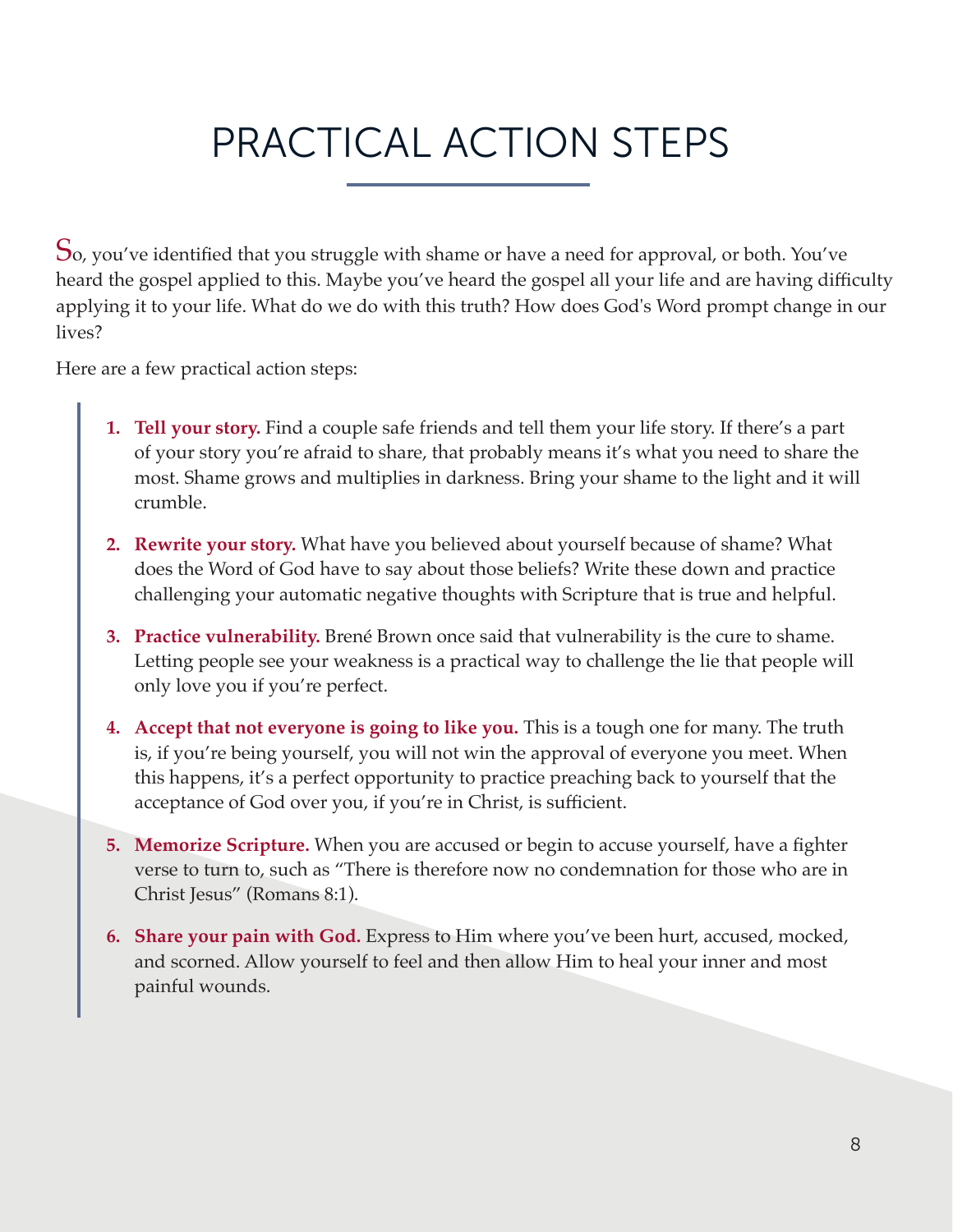### **REWRITE THE STORY SHAME TOLD YOU**

Where did your shame originate and how have you perpetuated it?

What shaming statements do you often make about yourself?

What does the Word of God have to say about that?

What story do you want to tell? How do you want to live as a person who has inherent worth?